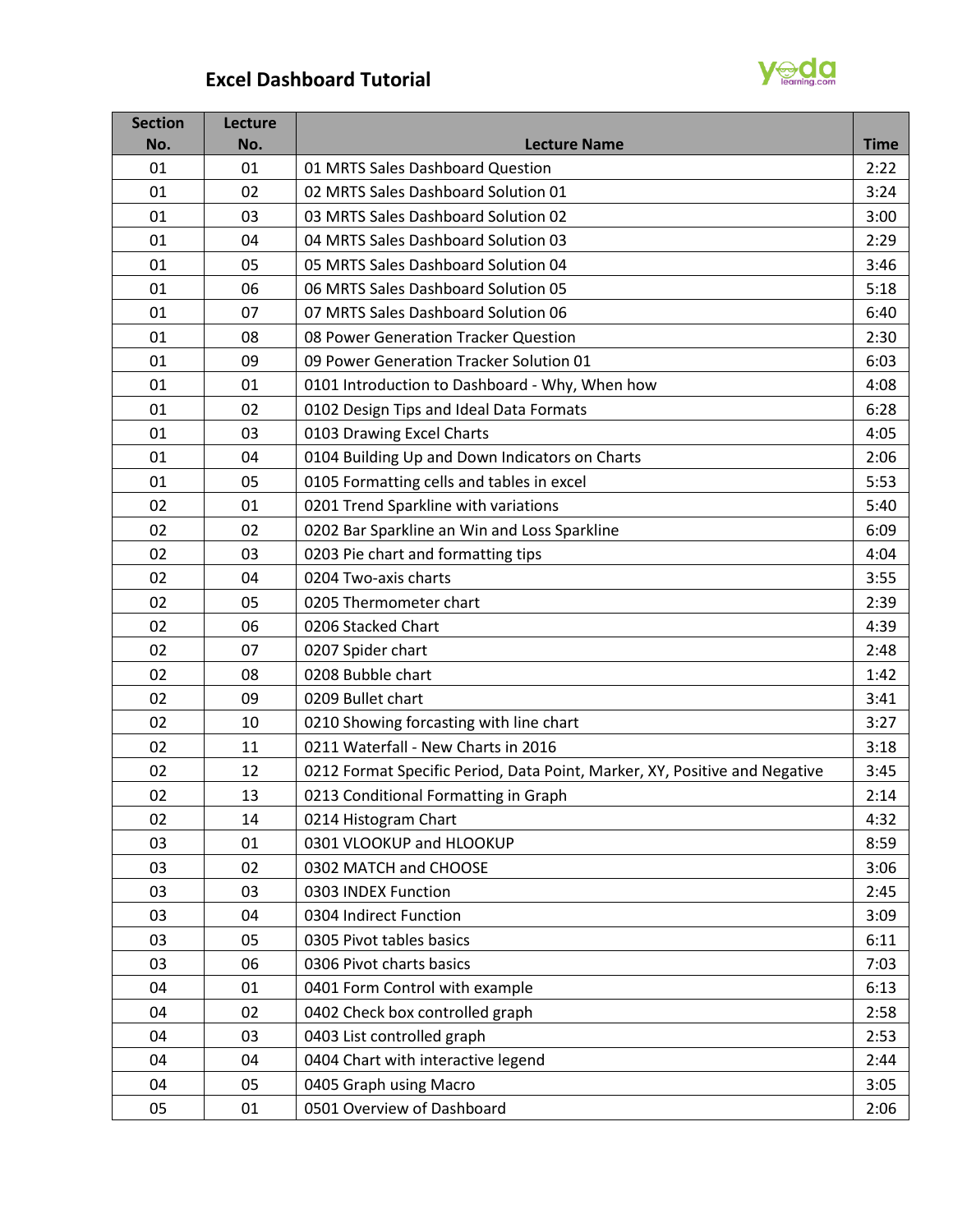

## **Excel Dashboard Tutorial**

| 05 | 02 | 0502 Identifying of Unique items for a dashboard                          | 3:35  |
|----|----|---------------------------------------------------------------------------|-------|
| 05 | 03 | 0503 How to make lists in a dashboard                                     | 2:47  |
| 05 | 04 | 0504 Building dashboard basic layout and formatting tips                  | 4:13  |
| 05 | 05 | 0505 Linking values in dashboard                                          | 5:34  |
| 05 | 06 | 0506 Using Dynamic functions                                              | 4:08  |
| 05 | 07 | 0507 Calculating values based on criteria                                 | 13:03 |
| 06 | 01 | 0601 Putting all the charts togather - Dashboard conclusion - Quick Recap | 4:58  |
| 06 | 02 | 0602 Dashboard Tours                                                      | 10:01 |
| 06 | 03 | 0603 Graphs Tours                                                         | 5:38  |
| 01 | 01 | 0101 Introduction to Dashboard Course                                     | 3:08  |
| 01 | 02 | 0102 Introduction to 1st Dashboard                                        | 1:06  |
| 02 | 01 | 0201 Understanding the data                                               | 1:41  |
| 02 | 02 | 0202 Text Function                                                        | 6:30  |
| 02 | 03 | 0203 Dynamic data Create Table                                            | 7:16  |
| 02 | 04 | 0204 Naming the dynamic data and the using it in function                 | 4:21  |
| 02 | 05 | 0205 Preparing 1st Pivot and updating data                                | 5:28  |
| 02 | 06 | 0206 Classic view and Filling blank with zero in Pivot                    | 3:46  |
| 02 | 07 | 0207 Create Chart for comparison from the Pivot                           | 1:46  |
| 02 | 08 | 0208 Create Trend line from the Pivot                                     | 8:18  |
| 02 | 09 | 0209 Creating Pie Chart from Slab Report from Pivot                       | 4:50  |
| 02 | 10 | 0210 Preparing Framework for DashBoard                                    | 2:14  |
| 02 | 11 | 0211 Inserting Slicer using Chart                                         | 3:18  |
| 02 | 12 | 0212 Customize Slicer Setting                                             | 4:30  |
| 03 | 01 | 0301 Brief on 2nd Dashboards                                              | 1:36  |
| 03 | 02 | 0302 Importing Data from the Internet                                     | 4:39  |
| 03 | 03 | 0303 Converting Line Item into a Currency Table                           | 5:35  |
| 03 | 04 | 0304 Calculation of Currency using INDEX and MATCH                        | 3:24  |
| 03 | 05 | 0305 Creating Slabs using Vlookup True Parameter                          | 4:58  |
| 03 | 06 | 0306 Creating Qtrs based on Financial or Calendar Selection               | 4:28  |
| 03 | 07 | 0307 Preparing the base by removing duplicate for Dashboard               | 2:36  |
| 03 | 08 | 0308 AverageIF for calculating Country Wise Salary                        | 2:23  |
| 03 | 09 | 0309 Substituting ERROR with zero using IFERROR                           | 2:16  |
| 03 | 10 | 0310 Introduction to Function INDIRECT Part 1 and 2                       | 10:13 |
| 03 | 11 | 0311 Using Function INDIRECT to Retrieve AverageIF from relevant sheet    | 4:03  |
| 03 | 12 | 0312 Using Function CountIf with INDIRECT to calculate No OF Emp          | 4:18  |
| 03 | 13 | 0313 Calculating Contribution Country wise No Of Emp                      | 2:09  |
| 03 | 14 | 0314 Using NameRange to simplify calculation                              | 2:48  |
| 03 | 15 | 0315 Using NameRange with formula in 2nd Dashboard                        | 5:18  |
| 03 | 16 | 0316 Introduction to Offset Function                                      | 2:57  |
| 03 | 17 | 0317 Offset Function in Excel                                             | 4:01  |
| 03 | 18 | 0318 Using Offset Function in Dashboard                                   | 3:58  |